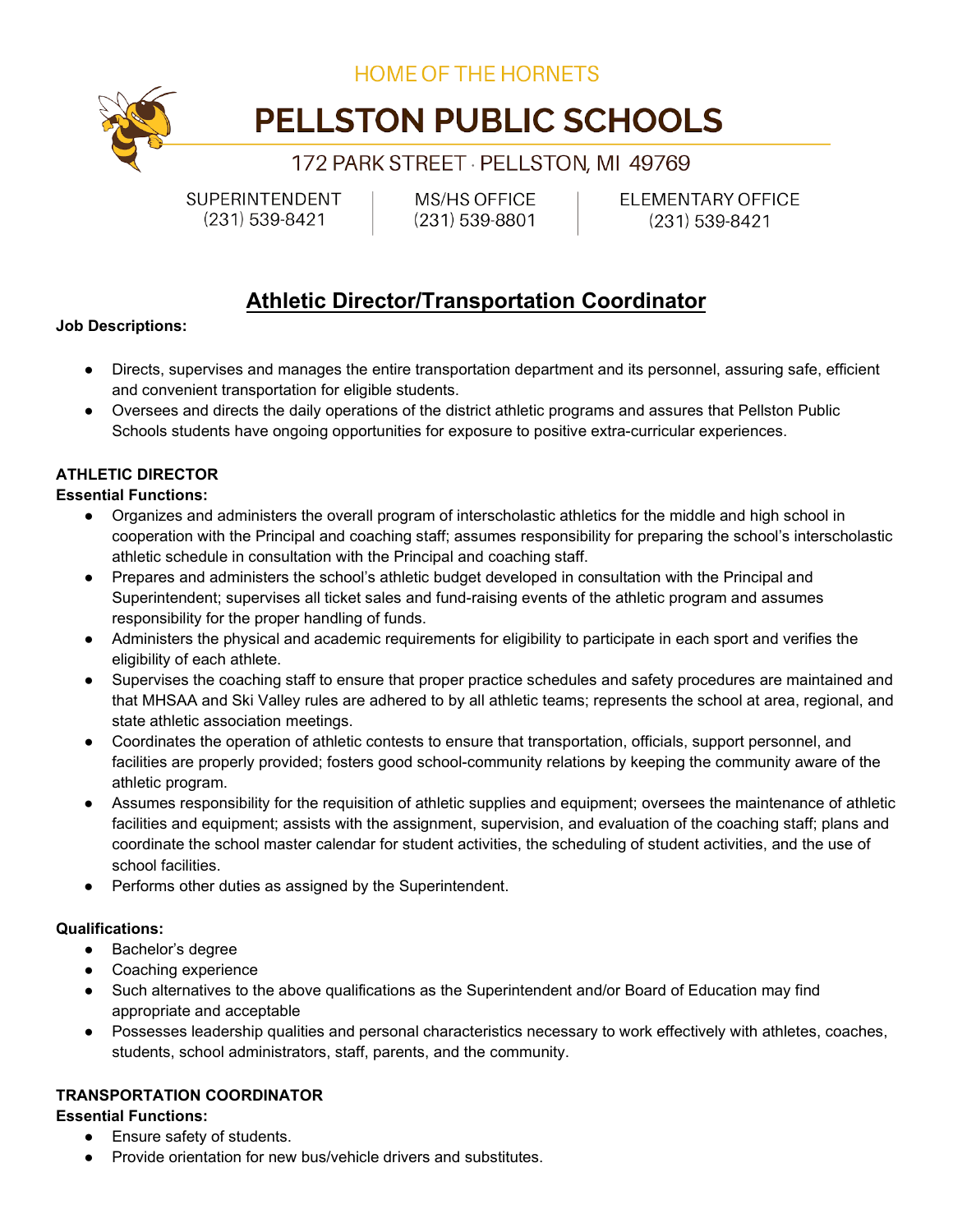- Ensure parents and students are aware of bus regulations.
- Organize and conduct on-site safety orientation for bus/vehicle drivers and substitute bus drivers.
- Prepare all routes and stops at the beginning of the school year.
- Work before or after the normal school day for emergencies.
- Oversee summer bus maintenance ensuring all buses are ready for annual inspection.
- Time and drive routes as needed.
- Assist in maintaining records and reports as directed and/or required by local, state and federal rules, regulations, ordinances and laws regarding school bus operation.
- Keep informed of school transportation rules and state regulations.
- Maintain maintenance and cost records on each school district -owned vehicle in the transportation system.
- Set up and modify bus/vehicle routes as necessary. Prepare maps, etc.
- Assign stops within the parameters set by state.
- Post trips and assign drivers to special trips.
- Maintain communication with school regarding any changes to be made in routes.
- Maintain all driver records, including, but not limited to: physicals, inspection reports, schedules, license data, etc., training records, special trips and driver certification.
- Make arrangements for repair of buses. Assign substitute buses as necessary.
- Maintain the following records on each bus: number of students, miles driven daily, annual non routine miles, repairs, fuel and time expenses, etc., lubrication and oil changes, pre/post inspections.
- Collect all information necessary in the case of bus accidents and report to proper authorities and administrators.
- Schedule required drills and emergency evacuations and keep records of same safety week.
- Provide orientation for kindergarten students on riding school buses.
- Carry out policies of the Board of Education.
- Help prepare transportation department budget.
- Work with drivers and principals with issues concerning student discipline when infractions occur.
- Update driver handbook and be sure each employee receives a copy.
- Interact in a positive manner with staff, students and parents.
- Promote good public relations.

#### **Other Duties and Responsibilities:**

- Oversee work of light duty bus mechanic.
- Oversee the purchase materials and supplies needed in the transportation department.
- Conduct parent conference regarding transportation problems.
- Respond to routine questions and requests in an appropriate manner.
- Serve as a role model for students.
- Perform other duties as assigned by the Superintendent or designee.

#### **Qualifications:**

- State of Michigan Commercial Driver's License (CDL) with both P & and S (if not currently licensed to drive a school bus, assure employer compliance within 6 months).
- Such alternatives to the above qualifications as the Superintendent and/or Board of Education may find appropriate.

#### **Required Knowledge, Skills, and Abilities:**

- Ability to organize and supervise the transportation system.
- Knowledge of bus/vehicle safety laws and regulations.
- Possess appropriate skills and ability to teach driver safety instruction and implement/attend in-service programs.
- Ability to develop and maintain a safe and efficient transportation system/routing.
- Knowledge of mechanics of bus fleet, needed parts, supplies and general maintenance.
- Ability to read and understand verbal and written instructions, written warnings and labels.
- Computer skills Experience working with transportation department.